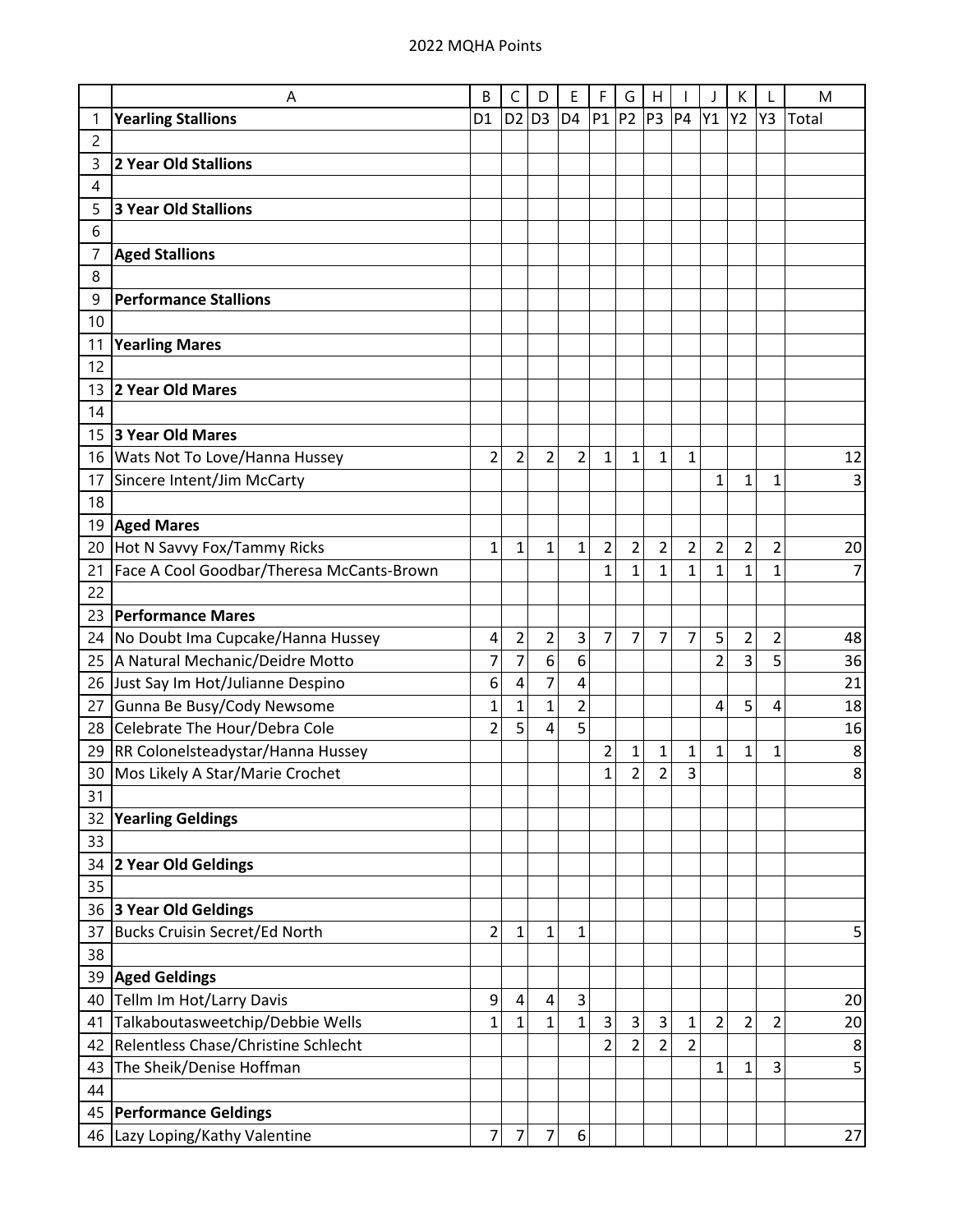|    | Α                                      | В              | C              | D              | E                       | F              | G              | H              |                  | $\mathbf{I}$   | К                       |                | M  |
|----|----------------------------------------|----------------|----------------|----------------|-------------------------|----------------|----------------|----------------|------------------|----------------|-------------------------|----------------|----|
| 47 | VS Ona Good Impulse/Elizabeth Turner   | 4              | $\mathbf 0$    | 8              | 9                       |                |                |                |                  |                |                         |                | 21 |
| 48 | The Kowboy Code/Brooke Ware            | 5              | 1              | $\overline{2}$ | $\overline{\mathbf{c}}$ |                |                |                |                  | 3              | 5                       | 3              | 21 |
| 49 | Looking My Best/Cheryl Cardwell        |                |                |                |                         |                |                |                |                  | 5              | 3                       | 6              | 14 |
| 50 | Been Alotta Fun/Jeannie Hotard         |                |                |                |                         | 1              | 4              | $\overline{2}$ | 1                |                |                         |                | 8  |
| 51 | Shiney Red Kadillac/Sheila Schmidt     |                |                |                |                         |                |                |                |                  | $\overline{2}$ | $\overline{2}$          | 1              | 5  |
| 52 | Huntin Vital Signs/Rebecca Miller      | $\overline{2}$ | $\overline{2}$ | 0              | $\mathbf 0$             |                |                |                |                  |                |                         |                | 4  |
| 53 | RR Shoot The Moon/Laura Miller         |                |                |                |                         |                |                |                |                  | 1              | $\mathbf 1$             | 2              | 4  |
| 54 |                                        |                |                |                |                         |                |                |                |                  |                |                         |                |    |
| 55 | Level 1 Hunter Under Saddle            |                |                |                |                         |                |                |                |                  |                |                         |                |    |
| 56 | Naturally Handsome/Stumpf Stables LLC  | 9              | 9              | $\overline{7}$ | 8                       |                |                |                |                  | 1              | 1                       | 3              | 38 |
| 57 | Blazing Hot Blake/Hannah Holder        | $\overline{7}$ | 7              | 3              | 7                       |                |                |                |                  | $\overline{2}$ | $\overline{\mathbf{c}}$ | $\overline{2}$ | 30 |
| 58 | Check My Zip Code/Tracy Durden         |                |                |                |                         |                |                |                |                  | 3              | 3                       | $\overline{1}$ | 7  |
| 59 |                                        |                |                |                |                         |                |                |                |                  |                |                         |                |    |
| 60 | <b>Hunter Under Saddle</b>             |                |                |                |                         |                |                |                |                  |                |                         |                |    |
| 61 | Been Alotta Fun/Jeannie Hotard         | 6              | 4              | 5              | 7                       | 5              | 5              | 6              | 4                | 5              | 3                       | 5              | 55 |
| 62 | Luke N Hot/Billie Parsons              | 3              | $\overline{2}$ | $\mathbf{1}$   | $\mathbf 1$             | 4              | 3              | 4              | 5                | 4              | 4                       | 4              | 35 |
| 63 | Naturally Handsome/Stumpf Stables, LLC | $\overline{2}$ | 1              | 6              | 5                       |                |                |                |                  | 1              | 2                       | 2              | 19 |
| 64 | No Doubt Ima Cupcake/Hanna Hussey      |                |                |                |                         | $\overline{2}$ | $\mathbf{1}$   | $\overline{1}$ | $\overline{1}$   | 3              | 5                       | 3              | 16 |
| 65 | The Color Of Iron/Bobbie Ware          | $\mathbf{1}$   | 5              | $\overline{2}$ | 3                       |                |                |                |                  |                |                         |                | 11 |
| 66 |                                        |                |                |                |                         |                |                |                |                  |                |                         |                |    |
| 67 | <b>Level 1 Western Pleasure</b>        |                |                |                |                         |                |                |                |                  |                |                         |                |    |
| 68 | Just Say Im Hot/Julianne Despino       | 3              | 3              | 4              | 6                       |                |                |                |                  |                |                         |                | 16 |
| 69 | Looking My Best/Cheryl Cardwell        |                |                |                |                         |                |                |                |                  | 5              | 5                       | 5              | 15 |
| 70 |                                        |                |                |                |                         |                |                |                |                  |                |                         |                |    |
| 71 | Jr Western Pleasure                    |                |                |                |                         |                |                |                |                  |                |                         |                |    |
| 72 | No Doubt Ima Cupcake/Hanna Hussey      | 1              | $\overline{2}$ | $\mathbf 1$    | 2                       | 1              | $\overline{2}$ | 1              | 2                | 4              | 4                       | 3              | 23 |
| 73 | A Natural Mechanic/Deidre Motto        | $\overline{2}$ | 1              | $\overline{2}$ | 1                       |                |                |                |                  | 5              | 5                       | 5              | 21 |
| 74 | Too Flashy To Sleep/Camryn Johnson     |                |                |                |                         |                |                |                |                  | 1              | $\overline{2}$          | $\overline{1}$ | 4  |
| 75 |                                        |                |                |                |                         |                |                |                |                  |                |                         |                |    |
| 76 | <b>Sr Western Pleasure</b>             |                |                |                |                         |                |                |                |                  |                |                         |                |    |
| 77 | Presidential Zippo/Victoria Stroupe    | 4              | 5              | 4              | 5                       |                |                |                |                  |                |                         |                | 18 |
| 78 | Lazy Loping/Kathy Valentine            |                |                |                |                         |                |                |                |                  | 5              | 4                       | 5              | 14 |
| 79 | Just Say Im Hot/Julianne Despino       | $\overline{2}$ | 3              | 5              | 3                       |                |                |                |                  |                |                         |                | 13 |
| 80 | Check My Zip Code/Tracy Durden         |                |                |                |                         |                |                |                |                  | 4              | 5                       | 4              | 13 |
| 81 | Bashful In Blue/Nancy Lofton           |                |                |                |                         |                |                |                |                  | $\overline{2}$ | 3                       | 3              | 8  |
| 82 | RR Shoot The Moon/Laura Miller         |                |                |                |                         |                |                |                |                  | 1              | $\overline{2}$          | $\overline{2}$ | 5  |
| 83 |                                        |                |                |                |                         |                |                |                |                  |                |                         |                |    |
| 84 | <b>Level 1 Trail</b>                   |                |                |                |                         |                |                |                |                  |                |                         |                |    |
| 85 | Lazy Loping/Kathy Valentine            | 9              | 8              | 8              | $\boldsymbol{9}$        |                |                |                |                  | 5              | 5                       | 5              | 49 |
| 86 | No Doubt Ima Cupcake/Hanna Hussey      | 7              | 9              | 9              | 8                       | 0              | 0              | $\mathbf 0$    | $\boldsymbol{0}$ | 3              | 3                       | 4              | 43 |
| 87 | Too Flashy To Sleep/Camryn Johnson     |                |                |                |                         |                |                |                |                  | 4              | 4                       | 3              | 11 |
| 88 |                                        |                |                |                |                         |                |                |                |                  |                |                         |                |    |
| 89 | <b>Trail</b>                           |                |                |                |                         |                |                |                |                  |                |                         |                |    |
| 90 | Just Say Im Hot/Julianne Despino       | 6              | 8              | 8              | $\boldsymbol{6}$        |                |                |                |                  | 5              | 5                       | 7              | 45 |
| 91 | A Natural Mechanic/Deidre Motto        | 3              | 4              | $\overline{2}$ | $\overline{2}$          |                |                |                |                  | 9              | $\overline{9}$          | 9              | 38 |
| 92 | Lazy Loping/Kathy Valentine            | 8              | $\overline{2}$ | $\mathbf{1}$   | 5                       |                |                |                |                  | 8              | 4                       | 5              | 33 |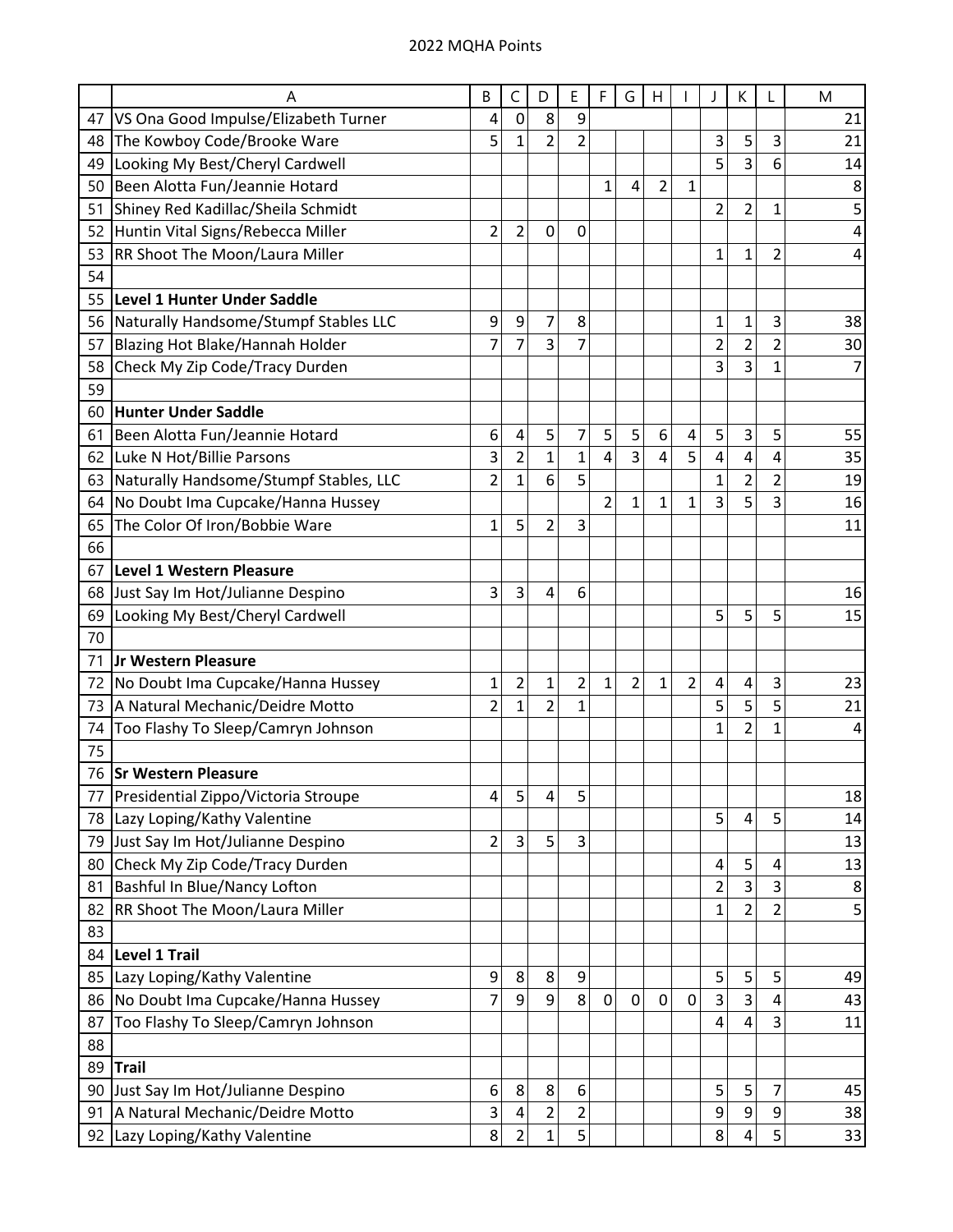|     | Α                                        | B              | C              | D              | E | F              | G              | H              |   | J              | K              |                | M                |
|-----|------------------------------------------|----------------|----------------|----------------|---|----------------|----------------|----------------|---|----------------|----------------|----------------|------------------|
|     | 93 No Doubt Ima Cupcake/Hanna Hussey     |                |                |                |   | 6              | 5              | 4              | 6 | $\mathbf{1}$   | 1              | 3              | 26               |
| 94  | Huntin Vital Signs/Miller/Phillips       | 4              | 7              | 6              | 7 |                |                |                |   |                |                |                | 24               |
| 95  | The Sheik/Denise Hoffman                 |                |                |                |   | 2              | 0              | 1              | 1 | 6              | 6              | 8              | 24               |
| 96  | Shiney Red Kadillac/Sheila Schmidt       | 0              | $\overline{0}$ | 0              | 0 | 3              | 6              | 3              | 3 |                |                |                | 15               |
|     | 97 RR Shoot The Moon/Laura Miller        |                |                |                |   |                |                |                |   | 4              | 3              | 4              | 11               |
|     | 98 Keeping It Fancy/Mary Bess Woodruff   |                |                |                |   |                |                |                |   | 3              | 7              | 1              | 11               |
|     | 99 Shiney Red kadillac/Sheila Schmidt    |                |                |                |   |                |                |                |   | $\overline{2}$ | $\overline{2}$ | $\overline{2}$ | 6                |
|     | 100 VS Ona Good Impulse/Sabrina Turner   | 0              | $\mathbf 0$    | 0              | 0 |                |                |                |   |                |                |                | 0                |
| 101 |                                          |                |                |                |   |                |                |                |   |                |                |                |                  |
|     | 102 Level 1 Western Riding               |                |                |                |   |                |                |                |   |                |                |                |                  |
|     | 103 Huntin Viital Signs/Miller/Phillips  | 5              | 5              | 5              | 5 |                |                |                |   |                |                |                | 20               |
|     | 104 The Sheik/Denise Hoffman             | 4              | 4              | 4              | 4 |                |                |                |   |                |                |                | 16               |
| 105 |                                          |                |                |                |   |                |                |                |   |                |                |                |                  |
|     | 106 Western Riding                       |                |                |                |   |                |                |                |   |                |                |                |                  |
|     | 107 Shiney Red Kadillac/Sheila Schmidt   | 3              | $\overline{2}$ | $\overline{2}$ | 2 | $\overline{2}$ | $\overline{2}$ | 2              | 1 |                |                |                | 16               |
|     | 108 Huntin Vital Signs/Miller/Phillips   | $\overline{2}$ | 3              | 3              | 3 |                |                |                |   |                |                |                | 11               |
| 109 |                                          |                |                |                |   |                |                |                |   |                |                |                |                  |
|     | 110 Reining                              |                |                |                |   |                |                |                |   |                |                |                |                  |
|     | 111 Guns N Jewels/Rita Scallan           |                |                |                |   | 2              | 2              | $\overline{c}$ | 3 |                |                |                | 9                |
|     | 112 RR Colonelsteadystar/Hanna Hussey    |                |                |                |   |                |                |                |   | 3              | 2              | 3              | 8                |
| 113 | Ruby Red Pine/Jack Dollar II             |                |                |                |   |                |                |                |   | $\mathbf{1}$   | 1              | 1              | 3                |
| 114 |                                          |                |                |                |   |                |                |                |   |                |                |                |                  |
|     | 115 Level 1 Ranch Riding                 |                |                |                |   |                |                |                |   |                |                |                |                  |
|     | 116 Mos Likely A Shadow/Marie Crochet    |                |                |                |   | 7              | 5              | $\overline{c}$ | 6 |                |                |                | 20               |
|     | 117 One Shot Affair/Jack Dollar          |                |                |                |   | 1              | 0              | 5              | 0 |                |                |                | 6                |
|     | 118 CB King Missy/Laurin Wheelock        |                |                |                |   | 0              | $\mathbf 0$    | 3              | 3 |                |                |                | 6                |
|     | 119 Guns N Jewels/Rita Scallan           |                |                |                |   | 0              | $\mathbf 0$    | 0              | 0 |                |                |                | $\mathbf 0$      |
|     | 120 Ruby Red Pine/Jack Dolloar           |                |                |                |   | 0              | 0              | 0              | 0 |                |                |                | 0                |
|     | 121 Giggles Talkin Sweet/Laurin Wheelock |                |                |                |   | 0              | $\mathbf 0$    | 0              | 0 |                |                |                | $\mathbf 0$      |
| 122 |                                          |                |                |                |   |                |                |                |   |                |                |                |                  |
|     | 123 Ranch Riding                         |                |                |                |   |                |                |                |   |                |                |                |                  |
|     | 124 Tricky Little Peppy/Davis Sullivan   |                |                |                |   |                |                |                |   | 8              | 8              | 9              | 25               |
|     | 125 RR Colonelsteady Star/Hanna Hussey   | 0              | $\mathbf 0$    | 0              | 0 | 9              | 4              | 8              | 4 | $\mathbf 0$    | 0              | 0              | 25               |
|     | 126 Lightin Up Like Whiz/Taylor Breland  |                |                |                |   |                |                |                |   | 6              | 4              | 8              | 18               |
|     | 127 Holly Wally Whiz/Chrtina Harris      |                |                |                |   |                |                |                |   | 7              | 9              | 0              | 16               |
|     | 128 Imafrostedpepto/Diane Godwin         |                |                |                |   |                |                |                |   | 4              | 5              | 5              | 14               |
|     | 129 Guns N Jewels/Rita Scallan           |                |                |                |   | 2              | $\mathbf 0$    | 7              | 2 |                |                |                | 11               |
|     | 130 Mos Likely A Shadow/Marie Crochet    |                |                |                |   | 0              | 3              | 3              | 5 |                |                |                | 11               |
|     | 131 Smart Sara Sails Top/Kadyn Elder     |                |                |                |   |                |                |                |   | $\mathbf{1}$   | 7              | 0              | 8                |
|     | 132 Gunner Got Out/S Lynn Walker         | 0              | $\pmb{0}$      | 0              | 0 |                |                |                |   |                |                |                | $\boldsymbol{0}$ |
|     | 133 SF Miss Shiner/Taylor Breland        | 0              | $\pmb{0}$      | 0              | 0 |                |                |                |   | 0              | 0              | 0              | 0                |
|     | 134 The Kowboy Code/Brooke Ware          | $\mathbf 0$    | $\mathbf 0$    | 0              | 0 |                |                |                |   | $\pmb{0}$      | $\mathbf 0$    | $\mathbf 0$    | $\pmb{0}$        |
|     | 135 Cats Dual Jack/Megan Roberts         |                |                |                |   |                |                |                |   | 0              | 0              | 0              | $\boldsymbol{0}$ |
|     | 136 Whatta Royal Trick/Zachary Newsome   |                |                |                |   |                |                |                |   | 0              | $\mathbf 0$    | 0              | 0                |
|     | 137 Gunna Be Busy/Zachary Newsome        |                |                |                |   |                |                |                |   | 0              | 0              | 0              | $\pmb{0}$        |
|     | 138 Missie Dual/Laura Leigh Eady         |                |                |                |   |                |                |                |   | $\pmb{0}$      | $\mathsf 0$    | 0              | $\pmb{0}$        |